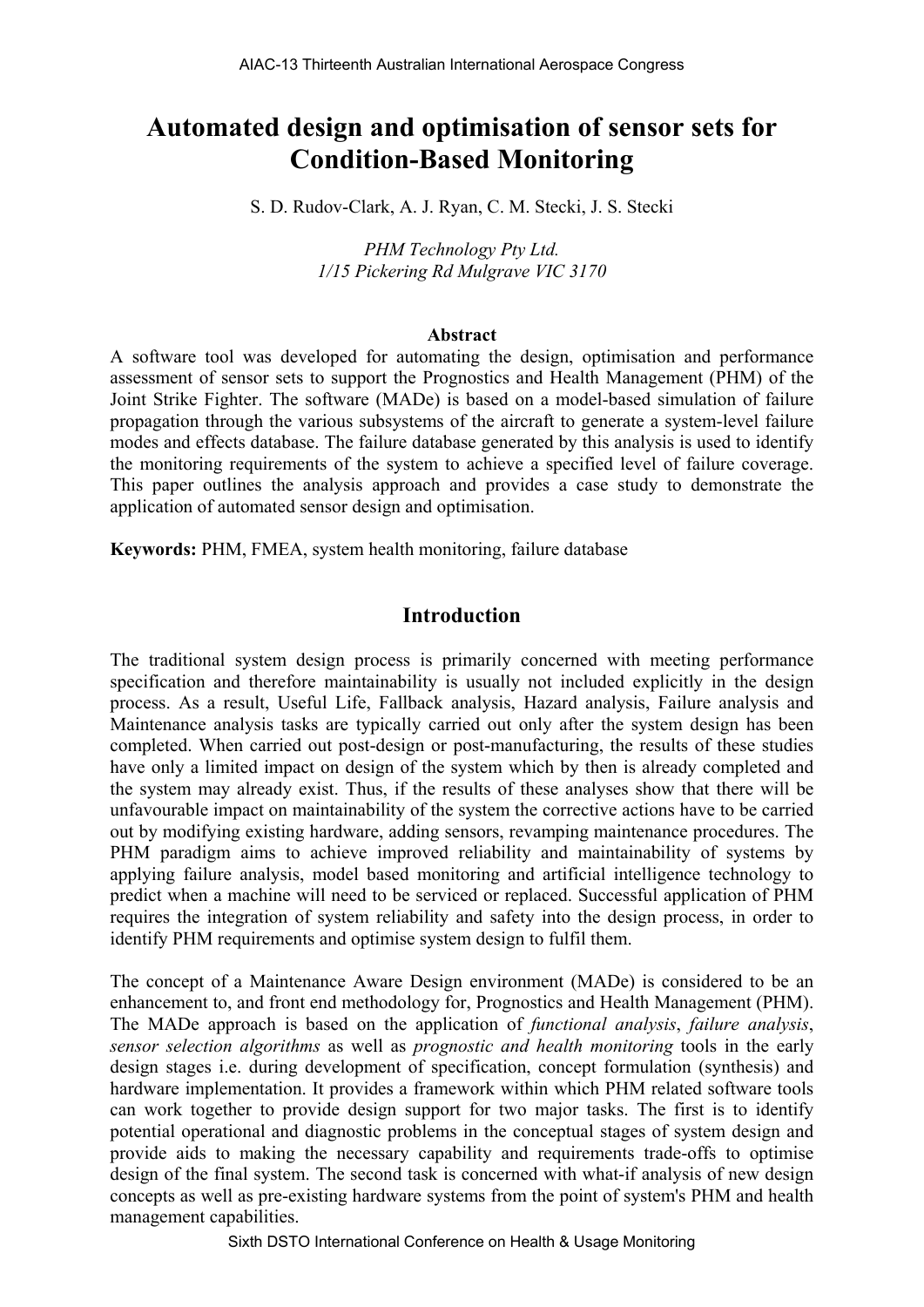The basic tool in MADe is automated FMEA/FMECA which identifies functional faults by qualitative modelling and/or simulation of generalised information (energy, information or mass) flow in a system [1]. The effects of failure modes, identified by FMEA, are considered to be 'symptoms' from a health monitoring point of view. The results of FMEA are used to determine diagnostics requirements, (i.e.: the location and types of sensors) and also to formulate models for use in diagnostic and prognostic work. In this paper the sensor selection and minimisation methodology is outlined using a simple hydraulic actuator system to demonstrate the method and verification of analysis results.

# **Sensors analysis technique**

To demonstrate the capabilities of the MADe sensor module, an actuator system was modelled using the MADe system modelling interface. The model, shown in Fig.1, consists of functional blocks representing system elements connected by black lines which represent the interactions between them in terms of energy flow. For the energy-based model of the actuator system, the functions are defined using a standardised functional taxonomy [2] and by assigning dynamic properties to the component in accordance with the bond graph methodology, for example, the fluid line pictured in Fig. 1 transports fluid from the flowrate supply to the relief valve. In terms of energy, the ideal fluid line acts as a capacitor for hydraulic energy - the input to the fluid line being volumetric flow, and its output hydraulic pressure - thus the bond-type of the fluid line is 0-C [3].



*Fig. 1: Actuator System model* 

Having defined the functions and flows between components, their failure modes are identified in physical terms using a 'failure diagram'. The diagram enables the engineer to map the sequence of events that result in a failure mode, and forms the starting point for automated processing of the Failure Concept Map for functional FMEA. The failure diagram is also used to calculate the criticality of each causal path from initial failure cause to final end-effect of the failure mode. The failure diagram for the fluid line is presented in Fig. 2. Using the MADe terms for failure cause (triangular icon), failure mechanism (diamond icon) and fault (circular icon) of each part of the line (tube and fitting), the physical process of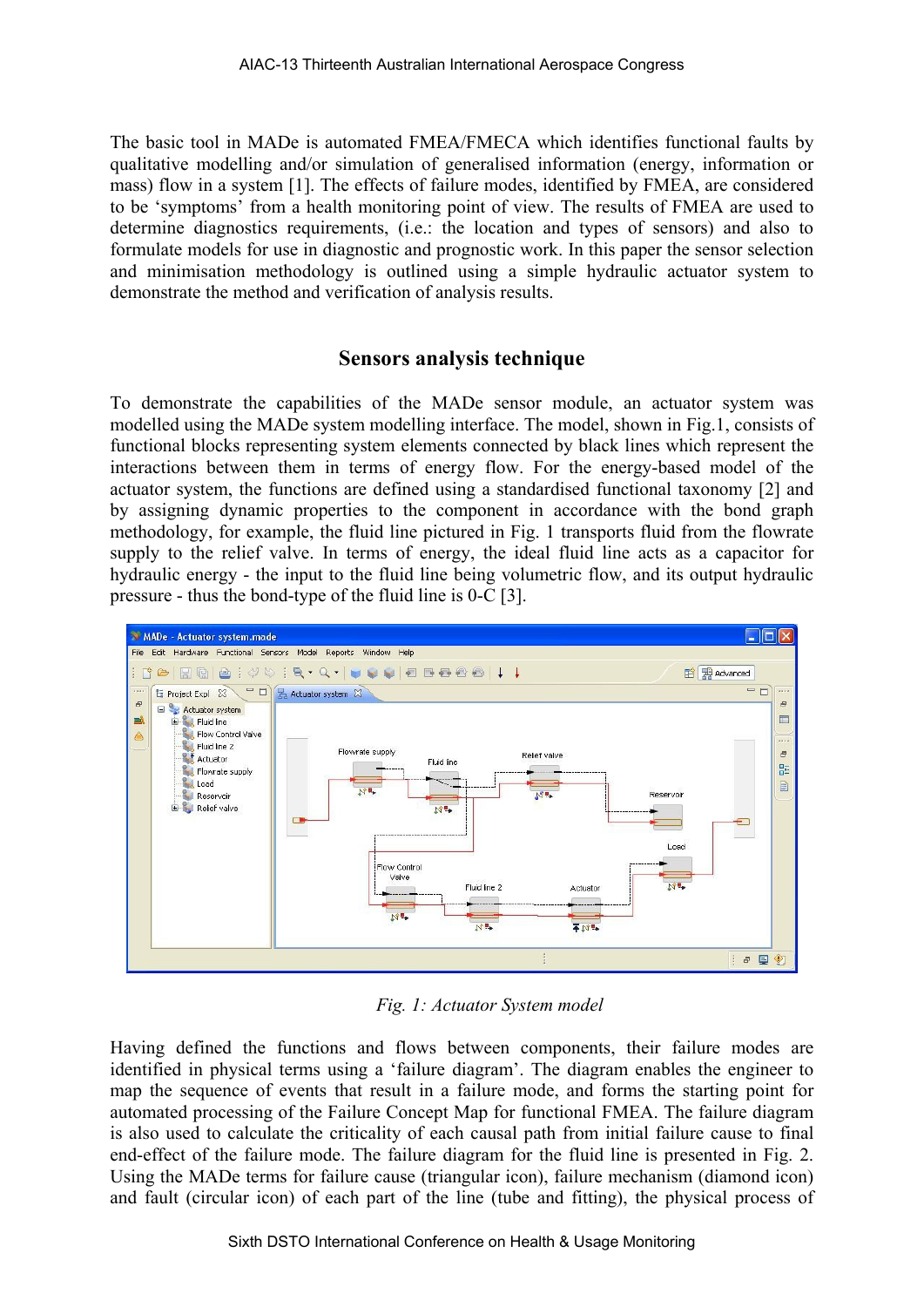failure is mapped and causal connections assigned. The polarity, progression rate and causal strength of each connection are used in subsequent criticality analysis. The octagonal icons represent losses and other symptoms associated with the failure process that may be used for monitoring and failure identification purposes.



*Fig. 2: Failure diagram of the fluid line* 

Automated Failure Modes and Effects Analysis is initiated by activating the failure modes for each component in the actuator system. For an energy model, failures are activated by increasing and decreasing the input energy flow to the component. For example, the input flow to the fluid line is volumetric flow, and its output flow is hydraulic pressure. Failure modes of the fluid line, as shown in Fig. 2, are: 'pressure low', 'pressure zero' and 'pressure high'. Non-dimensional bond graph analysis considers only high and low values of the output flow, hence 'pressure low' and 'pressure zero' are treated as the same failure mode (in functional modelling a distinction is made between these two modes). The two failure modes 'pressure low and 'pressure high' are activated by perturbing the input of the fluid line, in this case volumetric flow, up and then down. The dynamic response of the system is then calculated using the state equations that are automatically generated using the bond graph methodology. The dynamic response at any location within the system can be viewed within MADe, and the results are collated and output in the traditional MIL-STD-1629A FMEA report [5].

The results of automated FMEA are imported to the MADe sensors module in the form of a propagation table. This table provides the system wide responses to every activated failure mode. The responses provide symptoms that can be used to detect and differentiate between failure modes. Once the results have been processed to provide an optimised sensor set, the propagation table is then used to develop diagnostic rules for interpreting sensor set outputs. The level of failure coverage, preferred locations for sensors, and excluded locations for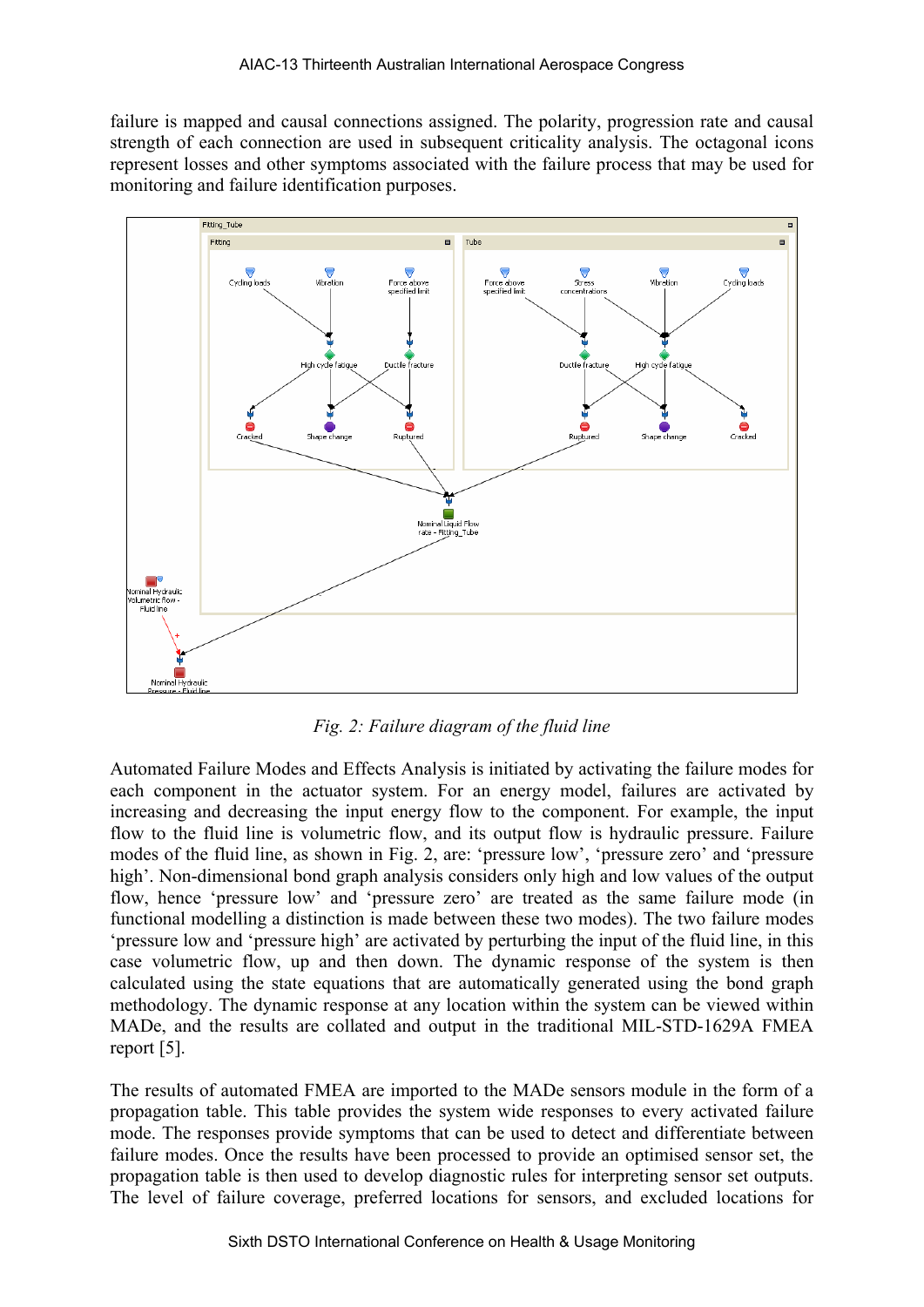sensor placement are set by the user. The failure coverage can be selected by manually deleting failure modes that are not to be covered, or by applying a 'criticality threshold' which automatically excludes failure modes whose criticality value is below a set threshold value.

The sensors module can also be used to assess the failure coverage of an existing sensor set. The coverage results are returned to the FMECA module and used to revise the detectability rankings of failure modes to provide an updated criticality assessment of the system. The sensor module supports more comprehensive implementation of the risk mitigation methods indicated by FMECA by enabling the designer to examine different 'what-if' system design scenarios in order to achieve a system design with minimum criticality.

### **Failure propagation table**

Automated FMECA is conducted by activating every failure cause in turn in order to simulate the failure modes of every system element. The response of the system is then analysed using either a dynamic model or by Fuzzy Cognitive Map analysis [2]. The propagation table generated by automated FMECA lists the response of every system element to each activated failure mode in functional terms: that is, as changes to the properties of their output flows. From this table the next and end-effects of a failure mode are identified and presented in a FMECA report. The results are also imported into the sensor analysis module and used to conduct sensor set design. The actuator system model under consideration is dynamic: for this type of model failure modes are activated by 'perturbing' the input energy flows of each system element up or down. Table 1 lists the failure modes for each system element (at the highest indenture level only) and the perturbations applied to activate them.

| <b>System element</b> | <b>Perturbation (cause)</b>     | ID   | <b>Failure Mode</b>             |
|-----------------------|---------------------------------|------|---------------------------------|
| Actuator              | Delta force Decrease            | F(1) | <b>Actuator - Force Low</b>     |
| <b>Flow Control</b>   | Delta pressure Increase         | F(2) | Flow Control Valve - Volumetric |
| Valve                 |                                 |      | flow High                       |
| <b>Flow Control</b>   | Delta pressure Decrease         | F(3) | Flow Control Valve - Volumetric |
| Valve                 |                                 |      | flow Low                        |
| Fluid line            | Compressibility flowrate        | F(4) | Fluid line - Pressure Low       |
|                       | Decrease                        |      |                                 |
| Fluid line            | Compressibility flowrate        | F(5) | Fluid line 2 - Pressure Low     |
|                       | Decrease                        |      |                                 |
| Relief valve          | <b>Flow resistance Decrease</b> | F(6) | Relief valve - Volumetric flow  |
|                       |                                 |      | High                            |
| Relief valve          | Flow resistance Increase        | F(7) | Relief valve - Volumetric flow  |
|                       |                                 |      | Low                             |

*Table 1: Failure modes and perturbations for actuator system elements (top indenture level)* 

Fig. 3 shows the propagation table reported in MADe for the system level responses to these perturbations. Every row corresponds to a perturbation used to simulate a failure mode, and the column headers refer to the system response at a location on the system model. For example, perturbing the actuator force down (to simulate failure mode F1) causes an increase in the pressure in the fluid line (location S3 in the system model). The system response numbering system is also used to identify sensor locations for sensor set design and analysis.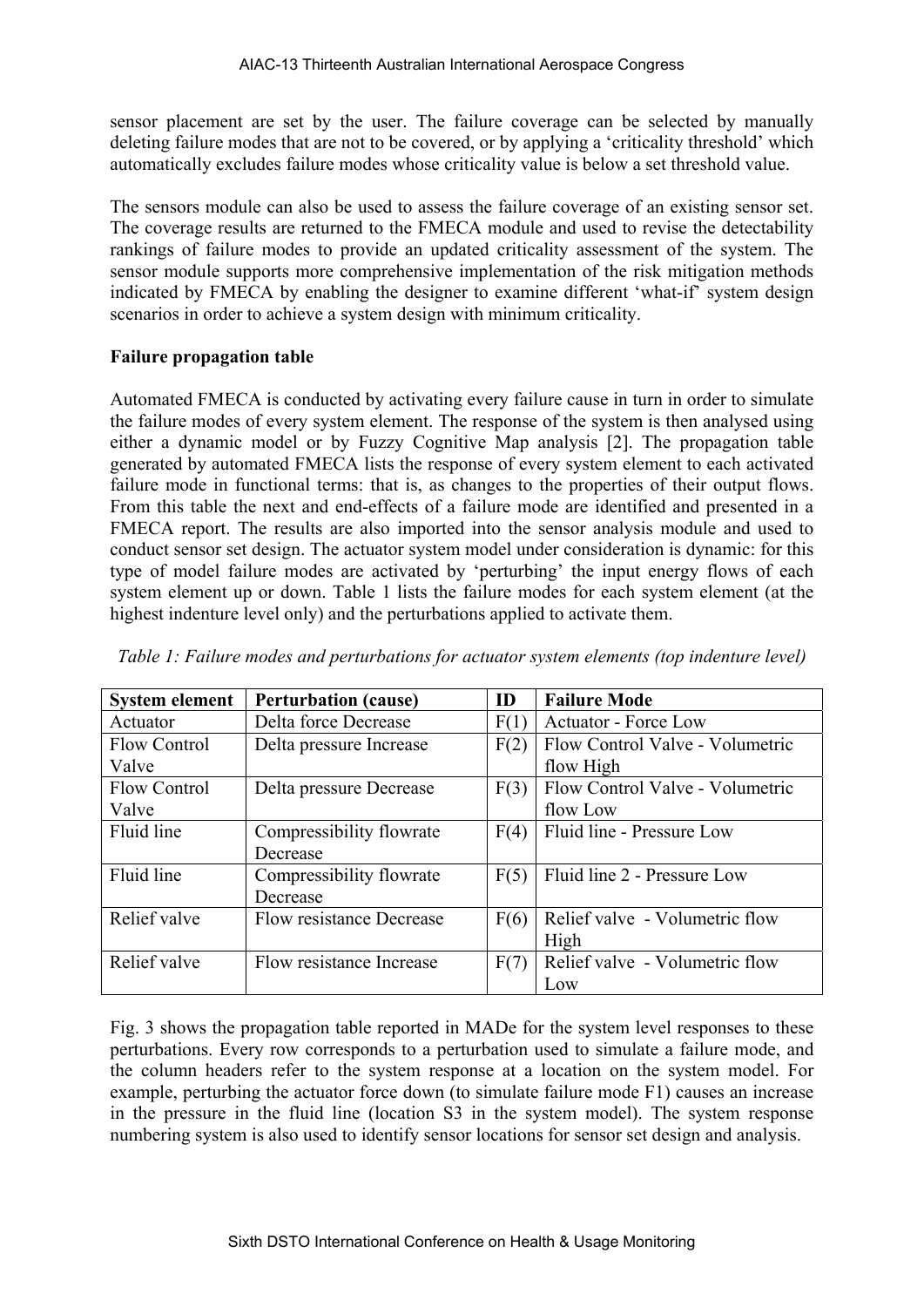#### AIAC-13 Thirteenth Australian International Aerospace Congress

|                |                                                             | S <sub>1</sub>  | S <sub>2</sub>                                                                                                | S <sub>3</sub>          | S <sub>4</sub>          | S5                          |
|----------------|-------------------------------------------------------------|-----------------|---------------------------------------------------------------------------------------------------------------|-------------------------|-------------------------|-----------------------------|
|                |                                                             | Force(Actuator) | Volumetric flow(Flow Control Valve) Pressure(Fluid line) Pressure(Fluid line 2) Volumetric flow(Relief valve) |                         |                         |                             |
|                | <b>B Actuator</b>                                           |                 |                                                                                                               |                         |                         |                             |
|                | $\equiv$<br>Force                                           |                 |                                                                                                               |                         |                         |                             |
| F1             | $\bigoplus$ Delta force Decrease (SS, TR)                   | $\bigoplus$ Low | $+1$ Low                                                                                                      | $\hat{I}$ High          | $\hat{\mathbf{T}}$ High | $\hat{\mathbf{T}}$ High     |
|                | <b>Red</b> Flow Control Valve<br>$\blacksquare$             |                 |                                                                                                               |                         |                         |                             |
|                | Volumetric flow<br>Θ                                        |                 |                                                                                                               |                         |                         |                             |
| F <sub>2</sub> | <b>C</b> Delta pressure Increase (SS, TR)                   | <b>Tr</b> High  | $\mathbf{\hat{T}}$ High                                                                                       | $\bigoplus$ Low         | <b>Tr</b> High          | $\overline{\mathbf{B}}$ Low |
| F <sub>3</sub> | $\bigoplus$ Delta pressure Decrease (SS, TR)                | $\bigcup$ Low   | $+1$ Low                                                                                                      | $\hat{I}$ High          | $\bigoplus$ Low         | $\hat{\mathbf{T}}$ High     |
|                | <b>B Fluid line</b>                                         |                 |                                                                                                               |                         |                         |                             |
|                | $\blacksquare$<br>Pressure                                  |                 |                                                                                                               |                         |                         |                             |
| F4             | Comp flowrate Decrease (SS, TR) & Low                       |                 | $+1$ Low                                                                                                      | $+1$ Low                | $+1$ Low                | $+1$ Low                    |
|                | <b>B k</b> Fluid line 2                                     |                 |                                                                                                               |                         |                         |                             |
|                | 日<br>Pressure                                               |                 |                                                                                                               |                         |                         |                             |
| F5             | $\bigcup$ Comp flowrate Decrease (SS, TR) $\bigcup$ Low     |                 | $\hat{\mathbf{T}}$ High                                                                                       | $\bigoplus$ Low         | $+1$ Low                | $\overline{\mathbf{P}}$ Low |
|                | Relief valve<br>Θ                                           |                 |                                                                                                               |                         |                         |                             |
|                | Volumetric flow<br>Θ                                        |                 |                                                                                                               |                         |                         |                             |
| F6             | <sup>1</sup> Flow resistance Decrease (SS, TR) <b>J</b> Low |                 | $+1$ Low                                                                                                      | $+1$ Low                | $+1$ Low                | $\mathbf{\hat{u}}$ High     |
| F7             | $\bigoplus$ Flow resistance Increase (SS,TR) $\bigcap$ High |                 | $\mathbf{\hat{T}}$ High                                                                                       | $\mathbf{\hat{T}}$ High | $\hat{\mathbf{T}}$ High | $+1$ Low                    |

*Fig. 3: Propagation table for actuator system – system level responses* 

#### **Sensor discrimination**

The propagation table is used to identify system responses that can be used to distinguish between failure modes. The analysis involves a step-wise comparison of the system responses for each failure mode listed in the propagation table to generate MAXTERMS. For 'n' failure modes, the XOR logic rules are applied to each pair of failure modes F(i), F(j), where  $i=1,...n$ ,  $j=1,...n$ . If the symptoms are different, then  $G(i,j)=1$ , if the symptoms are the same then  $G(i,j)=0$ . The MAXTERM generated,  $G(i,j)$  is therefore a binary text string. If a MAXTERM is a null set, the two failures i and j cannot be discriminated and are identified as an 'ambiguity group' which is reported in the analysis results.

Manual sensor discrimination was conducted by applying the XOR truth table to the propagation table in an excel spreadsheet. The resulting MAXTERMS are presented in table 3 and were found to agree with the MADe auto-generated MAXTERMS. No null sets were found therefore there are no ambiguity groups for system-level failure modes.

| <b>ID</b>       | <b>MAXTERM</b> | ID              | <b>MAXTERM</b> |
|-----------------|----------------|-----------------|----------------|
| G12             | 11101          | G <sub>34</sub> | 00101          |
| G13             | 00010          | G <sub>35</sub> | 01101          |
| G14             | 00111          | G <sub>36</sub> | 00100          |
| G15             | 01111          | G <sub>37</sub> | 11011          |
| G16             | 00110          | G <sub>45</sub> | 01000          |
| G17             | 11001          | G46             | 00001          |
| G23             | 11111          | G <sub>47</sub> | 11110          |
| G <sub>24</sub> | 11010          | G56             | 01001          |
| G <sub>25</sub> | 10010          | G57             | 10110          |
| G <sub>26</sub> | 11011          | G67             | 11111          |
| G27             | 00100          |                 |                |

*Table 2: MAXTERMS for the actuator system (system level of indenture)* 

### **Sensor minimisation**

The minimisation process generates MINTERMS: these are sets containing the minimum number of symptoms required to discriminate between failure modes. This is achieved by intersecting the MAXTERMS for each pair of sensor locations until full coverage is achieved.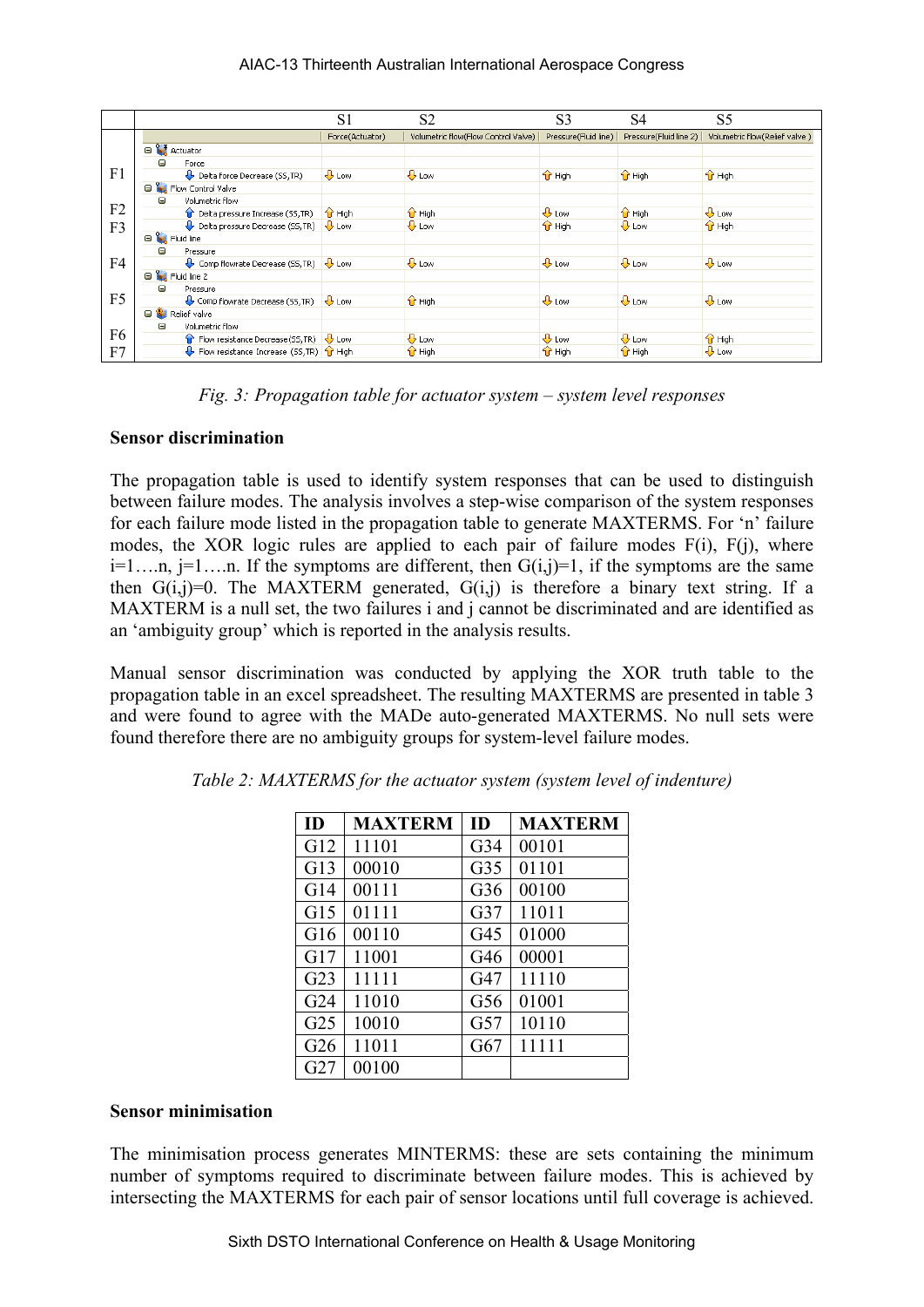Appendix 2 presents the MINTERMS that were manually generated for the system level of the actuator model. The results indicate that the minimum number of sensors required to cover all system level failure modes is four sensors. The sensor set that provides 100% coverage is S[2,3,4,5], and this is highlighted in Appendix 2. Referring to the original propagation table (Fig. 3), the sensor set S[2,3,4,5] monitors the following system responses:

- S2: flow control valve, volumetric flow
- S3: fluid line, fluid pressure
- S4: fluid line 2, fluid pressure
- S5: relief valve, volumetric flow

The results for MADe automated sensor minimisation are shown in Fig. 4. It can be seen that a set of four sensors was identified, and that these sensors correspond to those identified by manual analysis and listed above.

| Sensor Set |                    |          |              |          |  |  |  |  |  |  |
|------------|--------------------|----------|--------------|----------|--|--|--|--|--|--|
| State      | Sensor Set         | Type     | # of Sensors | Coverage |  |  |  |  |  |  |
| 母<br>Θ     | Dynamic Sensor Set | Advanced | 4            | 100%     |  |  |  |  |  |  |
| œ          | Relief valve       |          |              |          |  |  |  |  |  |  |
| 匣          | Fluid line 2       |          |              |          |  |  |  |  |  |  |
| 田          | Fluid line         |          |              |          |  |  |  |  |  |  |
| Œ          | Flow Control Valve |          |              |          |  |  |  |  |  |  |

*Fig. 4: MADe sensor minimisation results for actuator system failure modes (system level)* 

# **Lower level analysis: relief valve**

Complete sensor set design for the system is achieved by opening each lower level of indenture in turn, and repeating the sensor discrimination and minimisation routines. The lower level model (or 'sub-model') of the relief valve component is presented in Fig. 5.



*Fig. 5: Subsystem Diagram of the Relief Valve* 

The failure modes for system elements within the relief valve sub-model are listed in table 4, and the full propagation table is presented in Appendix 3. By repeating the sensor discrimination procedure at the relief valve level of indenture, a total of 376 MAXTERMS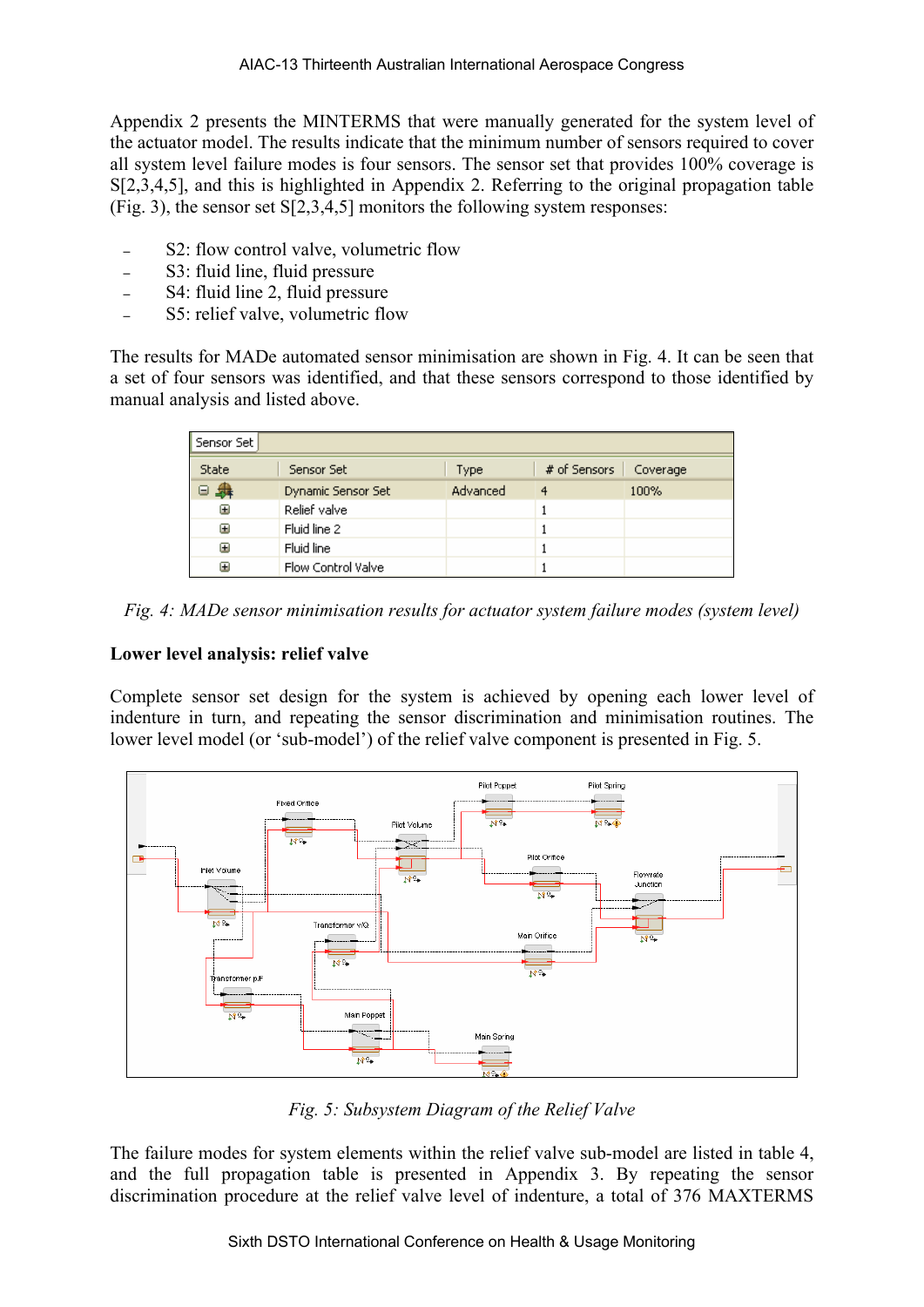were generated, all of which were verified against manual calculations using an excel spreadsheet.

| Cause                             | <b>Failure Mode</b>                   |
|-----------------------------------|---------------------------------------|
| Flow resistance decrease          | High volumetric flow - Fixed Orifice  |
| Flow resistance increase          | Low volumetric flow - Fixed Orifice   |
| Flow resistance decrease          | High volumetric flow - Main Orifice   |
| Flow resistance increase          | Low volumetric flow - Main Orifice    |
| Delta pressure increase           | High linear velocity - Main Poppet    |
| Delta pressure decrease           | Low linear velocity - Main Poppet     |
| Delta velocity increase           | High linear force - Main Spring       |
| Delta velocity decrease           | Low linear force - Main Spring        |
| Flow resistance decrease          | High volumetric flow - Pilot Orifice  |
| Flow resistance increase          | Low volumetric flow - Pilot Orifice   |
| Delta pressure decrease           | Low linear velocity - Pilot Poppet    |
| Delta velocity increase           | High linear force - Pilot Spring      |
| Delta velocity decrease           | Low linear force - Pilot Spring       |
| Compressibility Flowrate decrease | Low hydraulic pressure - Pilot Volume |

*Table 4: Failure modes for the relief valve sub-model* 

Two candidate sensor sets afforded 100% coverage of failure modes for the relief valve submodel, as shown in Fig. 6. Using the sensor location numbering system in Appendix 3, these sensor locations correspond to the sets S(3,5,6,7,8,9) and S(1,5,6,7,8,9) respectively. Due to the large computing requirements for the relief valve sub-model, the results were verified by determining whether the candidate sensor sets provided 100% coverage. Thus the results were shown to be correct, but not necessarily complete, as was determined for the system level model. The failure coverage of each candidate sensor set was verified by trimming the MAXTERMS for the relief valve sub-model such that only symptoms corresponding to the nominated sensor locations remained. The MAXTERMS were then checked for null sets. If no null-sets were found, then 100% coverage is provided by those symptoms. Results showed that the MAXTERMS did not contain any null-sets and thus it could be independently established that the candidate sensor sets provided 100% failure coverage of the relief valve sub-model.

|                                 | ■ Console   ① Problems   図 Propagation Table |          | Sensor Sets - Relie & |          |  |
|---------------------------------|----------------------------------------------|----------|-----------------------|----------|--|
|                                 |                                              |          |                       |          |  |
| State                           | Sensor Set                                   | Type     | # of Sensors          | Covera ^ |  |
|                                 | Dynamic Sensor Set                           | Advanced | 6                     | 100%     |  |
| $\mathbf \overline{\mathbf{H}}$ | Pilot Spring                                 |          |                       |          |  |
| ⊞                               | Pilot Poppet                                 |          |                       |          |  |
| $\mathbf \Xi$                   | Pilot Orifice                                |          |                       |          |  |
| $\mathbf \Xi$                   | Main Spring                                  |          |                       |          |  |
| $\overline{+}$                  | Main Poppet                                  |          |                       |          |  |
| $\mathbf{H}$                    | <b>Inlet Volume</b>                          |          | 1                     |          |  |
| 彝<br>Ξ                          | Dynamic Sensor Set                           | Advanced | 6                     | 100%     |  |
| $\mathbf \overline{\mathbf{H}}$ | Pilot Spring                                 |          |                       |          |  |
| $\mathbf \Xi$                   | Pilot Poppet                                 |          |                       |          |  |
| $\mathbf \Xi$                   | Pilot Orifice                                |          |                       |          |  |
| ⊞                               | Main Spring                                  |          |                       |          |  |
| $\overline{+}$                  | Main Poppet                                  |          |                       |          |  |
| $\mathbf{H}$                    | <b>Fixed Orifice</b>                         |          |                       |          |  |
|                                 | ШI                                           |          |                       | ≯        |  |

*Fig. 6: Candidate sensor sets for 100% coverage of relief valve failure modes* 

Sixth DSTO International Conference on Health & Usage Monitoring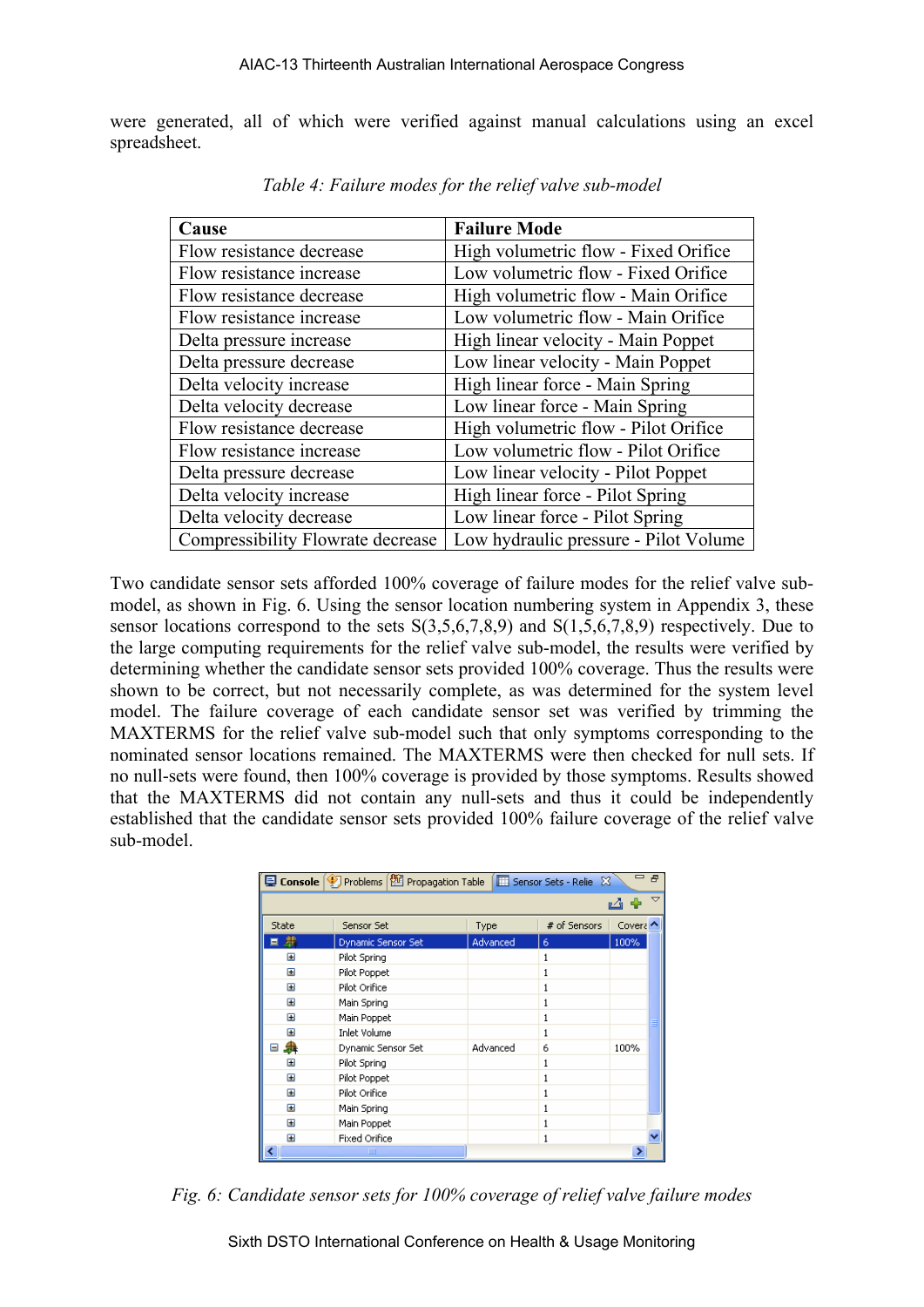#### **Sensor selection and optimisation**

The MADe sensor analysis results are automatically output as a 'tree-list' of candidate sensor sets in the format shown in Fig. 7. At this stage, the candidate sets are really only a list of locations on the system that require monitoring for the specified failure coverage. The candidate sensor set is only fully defined once actual sensors have been associated with each nominated sensor location. The results for the actuator system indicate that there is one optimal solution for 100% failure coverage at the system level of indenture, and this is a sensor set named 'dynamic sensor set'. This set has been expanded to list the individual sensor locations for this set.

| □ Console ② Problems <b>III Sensor Sets - Actuator system</b> 8 |         |                           |          |                         |      |        |             |                           |  |
|-----------------------------------------------------------------|---------|---------------------------|----------|-------------------------|------|--------|-------------|---------------------------|--|
| State                                                           |         | Sensor Set                | Type     | # of Sensors   Coverage |      | Cost   | Weight (kg) | <b>Description</b>        |  |
| 鼎<br>⊟                                                          |         | Dynamic Sensor Set        | Advanced | $\overline{4}$          | 100% | \$0.00 | 0.00        | Dynamic Sensor Set        |  |
| Θ                                                               |         | Relief valve              |          |                         |      | \$0.00 | 0.00        | Relief valve              |  |
|                                                                 | $\circ$ | Sensor                    |          |                         | 100% | \$0.00 | 0.00        | Sensor                    |  |
| Ξ                                                               |         | Fluid line 2              |          |                         |      | \$0.00 | 0.00        | Fluid line 2              |  |
|                                                                 | G)      | Sensor                    |          |                         | 100% | \$0.00 | 0.00        | Sensor                    |  |
| Ξ                                                               |         | Fluid line                |          |                         |      | \$0.00 | 0.00        | Fluid line                |  |
|                                                                 | ⊛       | Sensor                    |          |                         | 100% | \$0.00 | 0.00        | Sensor                    |  |
| Ξ                                                               |         | <b>Flow Control Valve</b> |          |                         |      | \$0.00 | 0.00        | <b>Flow Control Valve</b> |  |
|                                                                 | 0       | Sensor                    |          |                         | 100% | \$0.00 | 0.00        | Sensor                    |  |

*Fig. 7: Candidate sensor sets for 100% failure coverage of actuator system failure modes* 

Where multiple candidate sensor sets are available, the user can rank the list of candidate sensor sets according to their total coverage, cost or weight. The cost and weight are generalised values based on the types of sensors required at the specified sensor locations. To obtain a more accurate cost or weight estimate, the user must open the advanced properties window for a candidate sensor set and associate specific sensors with each sensor location.

The advanced properties window is shown in Fig. 8. Information provided includes:

- the type of FMEA analysis that was conducted to generate the propagation table (type: advanced)
- the overall failure coverage that was achieved for the indenture level under investigation
- the total cost and weight of the sensor set (based on sensor details in the library)
- a listing of any ambiguity groups if 100% failure coverage is not achieved
- a list of all monitorable elements at this level of indenture (this identifies the components and their symptoms for every sensor location nominated for the sensor set)
- a sensors library, containing specifics that have been entered for each type of sensor to be used on the system

The sensors library allows the user to enter details of the sensors that have been selected for the system under analysis. Information for each sensor includes:

- cost and weight
- sensitivity, range, response time
- operational/environmental constraints
- type of flow property/loss symptom that is measured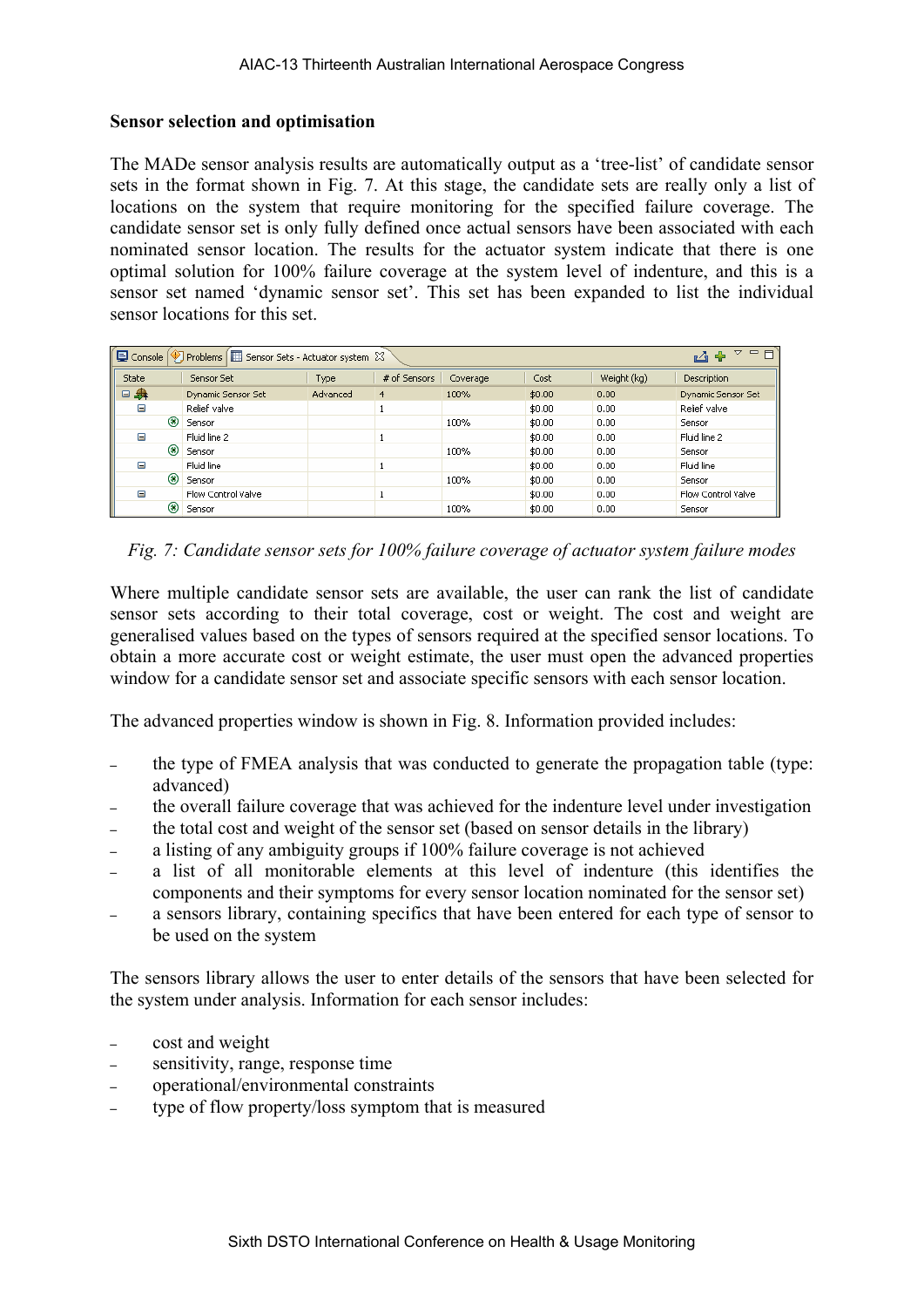#### AIAC-13 Thirteenth Australian International Aerospace Congress

| Z Actuator system                | Sensor Editor &                                                                                                                                                                                                           | $=$ n                                                                                                                                                                                                                                                             |  |
|----------------------------------|---------------------------------------------------------------------------------------------------------------------------------------------------------------------------------------------------------------------------|-------------------------------------------------------------------------------------------------------------------------------------------------------------------------------------------------------------------------------------------------------------------|--|
|                                  | <b>Dynamic Sensor Set</b>                                                                                                                                                                                                 |                                                                                                                                                                                                                                                                   |  |
| <b>Details</b>                   |                                                                                                                                                                                                                           | <b>Ambiguity</b>                                                                                                                                                                                                                                                  |  |
| Name                             | Dynamic Sensor Set                                                                                                                                                                                                        | ○List ● Groups                                                                                                                                                                                                                                                    |  |
| Description                      | Dynamic Sensor Set                                                                                                                                                                                                        | Ambiguity Groups                                                                                                                                                                                                                                                  |  |
| Type                             | Advanced                                                                                                                                                                                                                  |                                                                                                                                                                                                                                                                   |  |
| Coverage                         | 100%                                                                                                                                                                                                                      |                                                                                                                                                                                                                                                                   |  |
| Cost                             | \$0.00                                                                                                                                                                                                                    |                                                                                                                                                                                                                                                                   |  |
| Weight                           | 0.0                                                                                                                                                                                                                       |                                                                                                                                                                                                                                                                   |  |
| <b>Monitorable Elements</b>      |                                                                                                                                                                                                                           | <b>Sensor Library</b>                                                                                                                                                                                                                                             |  |
| ⊟<br>⊕<br>⊟∙<br>⊞<br>白<br>⊞<br>Θ | $\frac{8}{3}$ Fluid line (1)<br>Sensors (1)<br>Flow Properties (1)<br>Hydraulic Volumetric flow (0)<br>Hydraulic Pressure (1)<br>Symptoms (0)<br><b>Page Flow Control Valve (1)</b><br>Sensors (1)<br>Flow Properties (1) | E-Pressure - Static and Impact<br>E-Temperature<br><b>E</b> -Heat Detector<br>国- Electromagnetic Radiation (Flux density)<br>E-Position<br><b>E</b> -Angle/Direction<br>E-Level Detection<br>E-Speed<br><b>E</b> -Rotational speed<br>Ei-Acceleration<br>க் பட்டன |  |
|                                  | MAllow add of a non-required sensor Show All Components                                                                                                                                                                   | Filter based on element selection                                                                                                                                                                                                                                 |  |
| k                                | <b>TITLE</b>                                                                                                                                                                                                              |                                                                                                                                                                                                                                                                   |  |

*Fig. 8: Sensor set details for system level sensor set* 

The sensor types that are required are automatically selected by identifying sensor types that can measure the relevant flow properties or loss symptoms for each sensor location in the candidate sensor set. A matrix is used by MADe sensors to store sensor details for the library and associate sensors with their measurable flow properties/loss symptoms. An extract of this matrix is shown in Fig. 9. In Fig. 9 four flow properties - angular acceleration, force, contact pressure and linear velocity - are displayed in the left hand columns. The associated sensors are identified by class and type and their details are also listed.

|                      |       |                  |                | <b>Sensor Class</b>                   | <b>Sensor Type</b>                       | Weight         | Cost      | <b>Dimensions</b> | <b>RANGE</b><br>(min) | <b>RANGE</b><br>(max) | rating     | <b>Sensitivity Replacement</b><br>time | <b>Accuracy</b> | <b>Repeatability</b> | <b>Response</b><br><b>Time</b> |
|----------------------|-------|------------------|----------------|---------------------------------------|------------------------------------------|----------------|-----------|-------------------|-----------------------|-----------------------|------------|----------------------------------------|-----------------|----------------------|--------------------------------|
|                      |       |                  |                |                                       |                                          |                |           |                   |                       |                       |            |                                        |                 |                      |                                |
| Angular acceleration | eolog | Contact pressure | Linearvelocity |                                       |                                          |                |           |                   |                       |                       |            |                                        |                 |                      |                                |
|                      |       |                  |                |                                       |                                          |                |           |                   |                       |                       |            |                                        |                 |                      |                                |
|                      |       |                  |                |                                       |                                          | $\mathfrak{g}$ | s.        | mm                |                       |                       |            |                                        | max error       |                      |                                |
|                      |       |                  |                | Pressure Sensors capacitative         |                                          | 140            | 800       |                   | 0                     | 75                    | $0.4$ mPa  |                                        | 0.05 % FS       |                      |                                |
|                      |       |                  |                |                                       | Pressure Sensors Electromechanical film  |                |           |                   |                       |                       |            |                                        |                 |                      |                                |
|                      |       |                  |                |                                       | Pressure Sensors TFiber optic sensors    |                |           |                   |                       |                       |            |                                        |                 |                      |                                |
|                      |       |                  |                |                                       | Manifold absolute                        |                |           |                   |                       |                       |            |                                        |                 |                      |                                |
|                      |       |                  |                |                                       | Pressure Sensors   pressure sensor (MAP) |                |           | 30x40x60          | 0.                    | 100                   |            |                                        | 1.7% FS         |                      |                                |
|                      |       |                  |                | Pressure Sensors ((MAF)               | Mass air flow sensor                     |                |           |                   |                       |                       |            |                                        |                 |                      |                                |
|                      |       |                  |                |                                       | Pressure Sensors   Mechanical deflection | 10q            | 350-5000  | $14x8D+$          | 0.                    | 700bar                | <0.02 % fs | 5 min                                  | 0.05 % fs       | 0.03%                | 2 Hz static                    |
|                      |       |                  |                | Pressure Sensors   systems (MEMS)     | l Microelectromechanical l               | 40z            | 350-500   |                   |                       |                       |            |                                        |                 |                      |                                |
|                      |       |                  |                |                                       | Piezoelectric pressure                   |                |           |                   |                       |                       |            |                                        |                 |                      |                                |
|                      |       | -4               |                | Pressure Sensors                      | Isensor                                  | $8 - 55q$      | 500-10000 | 58 x 79           | 0-30000 psiq          |                       | 1%         | 5 min                                  | 0.25%           | 0.1 % FS             |                                |
|                      |       |                  |                |                                       | Semiconductor                            |                |           |                   |                       |                       |            |                                        |                 |                      |                                |
|                      |       |                  |                | Pressure Sensors Ipiezoresistive      |                                          | 100q           |           | 40 x 20 Ø         | 0.                    | 2500                  | 0.1 % FSO  |                                        | 0.10%           |                      |                                |
|                      |       |                  |                | Pressure Sensors Strain gauge         |                                          |                |           |                   |                       |                       |            |                                        |                 |                      |                                |
|                      |       |                  |                |                                       | Vibrating elements (eg                   |                |           |                   |                       |                       |            |                                        |                 |                      |                                |
|                      |       |                  |                | Pressure Sensors   silicon resonance) |                                          |                |           |                   |                       |                       |            |                                        |                 |                      |                                |

*Fig. 9: Matrix of sensor properties and associated flows/symptom losses* 

#### **Fault detection and Isolation**

Diagnostic sets are lists of symptoms that can be used to identify that a particular failure mode has occurred, given that a set of symptoms (system responses) has been detected. They are generated by trimming the propagation table such that only system responses for the selected sensor set are displayed, then constructing either a table or text string of the system responses for each failure mode.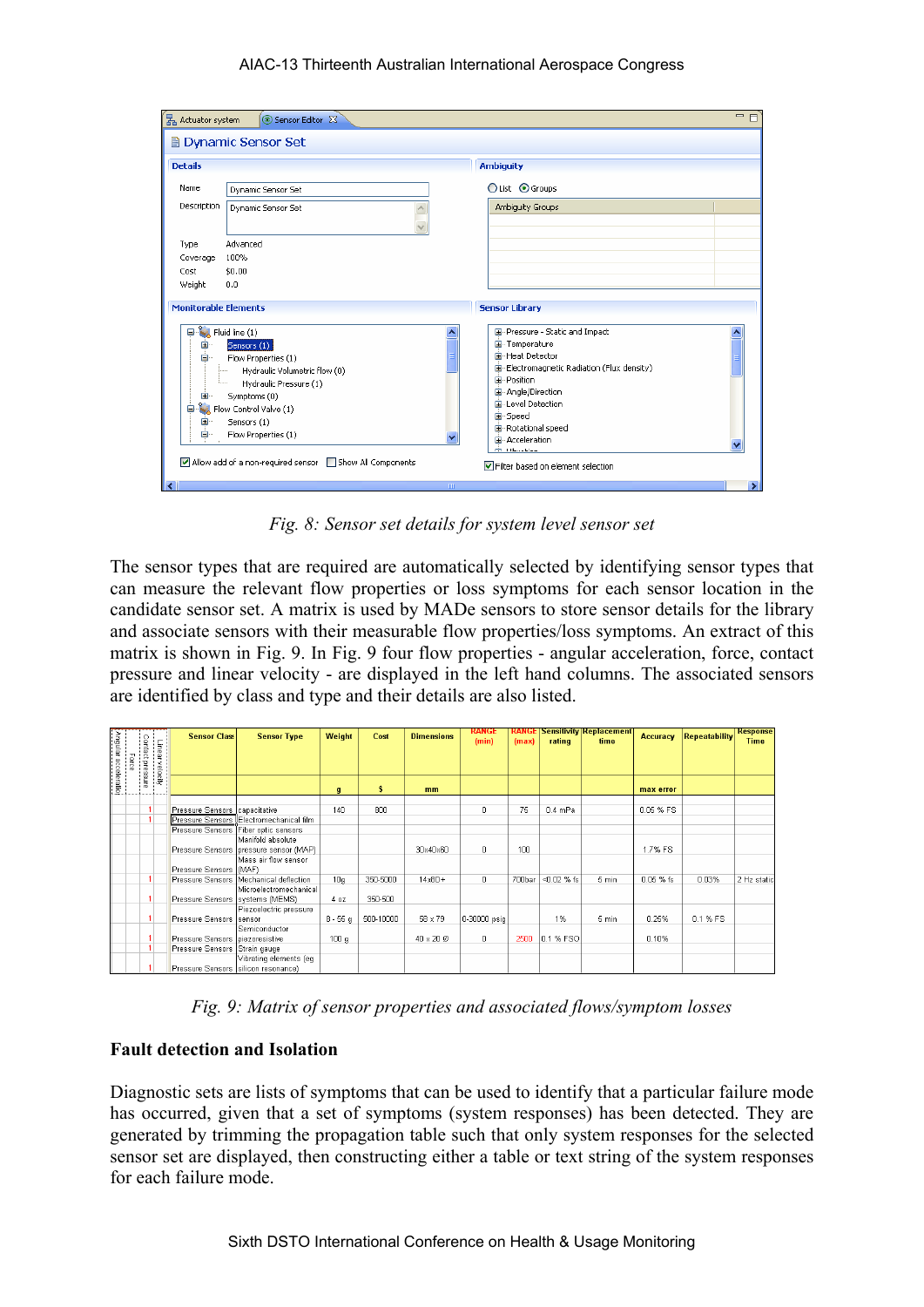The diagnostic table for the sensor set  $S(2,3,4,5)$  is shown in Table5. The results can also be output as a as text strings, for example:

"If  $(S1=Low, S2=Low, S3=High, S4=High)$  then  $F(1)$ " or:

"If S1= actuator force low, S2=flow control valve volumetric flow low, S3=fluid line pressure high and S4=fluid line 2 pressure high then F(1): actuator force low"

| Diagnostic set | S <sub>1</sub> | S <sub>2</sub> | S <sub>3</sub> | <b>S4</b> | <b>Failure mode</b> |
|----------------|----------------|----------------|----------------|-----------|---------------------|
| D(1)           | Low            | Low            | High           | High      | F(1)                |
| D(2)           | High           | High           | Low            | High      | F(2)                |
| D(3)           | Low            | Low            | High           | Low       | F(3)                |
| D(4)           | Low            | Low            | Low            | Low       | F(4)                |
| D(5)           | Low            | High           | Low            | Low       | F(5)                |
| D(6)           | Low            | Low            | Low            | Low       | F(6)                |
| D(7)           | High           | High           | High           | High      | F(7)                |

*Table 5: Diagnostic sets for S(2,3,4,5)* 

The FMECA analysis provides information as to the origins or causes of the failure mode. These are recorded in the failure diagram of each component. For failure mode  $F(4) =$  fluid line pressure low, the failure diagram of the fluid line (Fig. 2) indicates that this failure mode is caused by the fault 'fluid line bent'. The diagram also shows that there are multiple causes and mechanisms which can lead to this fault, and these are listed in table 6.

*Table 6: Causal chains of events for Failure Mode F(4), Fluid Line - Pressure Low* 

| Cause                        | <b>Mechanism</b>   | Fault            |
|------------------------------|--------------------|------------------|
| Cycling loads                | High cycle fatigue | Cracked fitting  |
|                              |                    | Cracked tube     |
|                              |                    | Ruptured fitting |
|                              |                    | Ruptured tube    |
| Vibration                    | High cycle fatigue | Cracked fitting  |
|                              |                    | Cracked tube     |
|                              |                    | Ruptured fitting |
|                              |                    | Ruptured tube    |
| Force above specified limit  | Ductile fracture   | Ruptured fitting |
|                              |                    | Ruptured tube    |
| <b>Stress concentrations</b> | Ductile fracture   | Ruptured fitting |
|                              |                    | Ruptured tube    |

For root cause analysis, the user has access to additional information which can indicate which cause is most likely to have triggered a diagnosed failure mode:

- criticality information that is stored within the concept nodes and causal connections of the failure diagram can be used to compare the relative occurrences, progression rates and causal strengths for each path from cause to failure mechanism
- if any loss symptoms associated with the mechanism or fault are detected, these can be used to distinguish between causes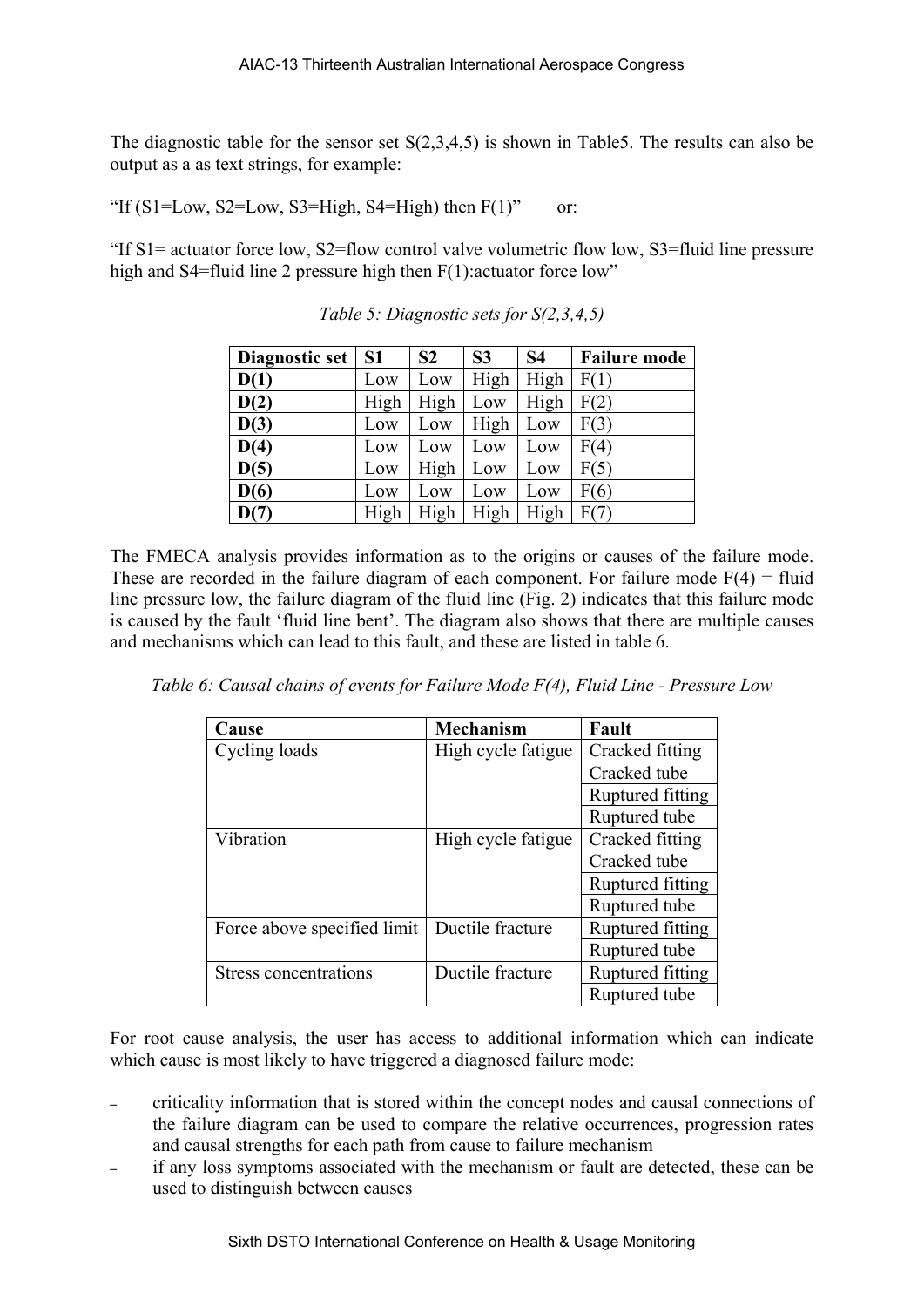Fig. 10 provides a conceptual map to illustrate how FMECA and sensor analysis modules work together to support PHM and reliability enhancement of system designs. The application of outputs from the sensor analysis are summarised in the map, in particular, the use of results to support improved criticality assessment and system design optimisation are highlighted as red arrows in the map



*Fig. 10: Conceptual mapping of integrated PHM design and system design optimisation* 

# **Conclusion**

This paper presents the analysis techniques employed by the MADe sensors analysis and design module. A case study is presented to demonstrate and verify the technique of sensor discrimination using system-wide 'symptoms' of failure, and sensor minimisation by intersecting the MAXTERMS generated by the discrimination routine. The manual calculations showed that the system level minimisation and discrimination results were both correct and complete, and for lower level of indenture analysis the results were found to be correct. The analysis presented also demonstrated the formulation of diagnostic sets for Fault Detection and Isolation and failure coverage assessment of the sensor set. The same method can be employed to assess the failure coverage of a pre-existing sensor set. Results from the sensor set design and assessment module also form the basis for a Model Based Diagnostic module which is under development and will form the final module in the MADe suite of PHM software tools in support of the JSF PHM program.

# **References**

1. Hess, A., Stecki, J. S. and Rudov-Clark, S. D., 'The Maintenance Aware Design environment: Development of an Aerospace PHM Software Tool' In Proc. PHM08, October 6-9, 2008, Denver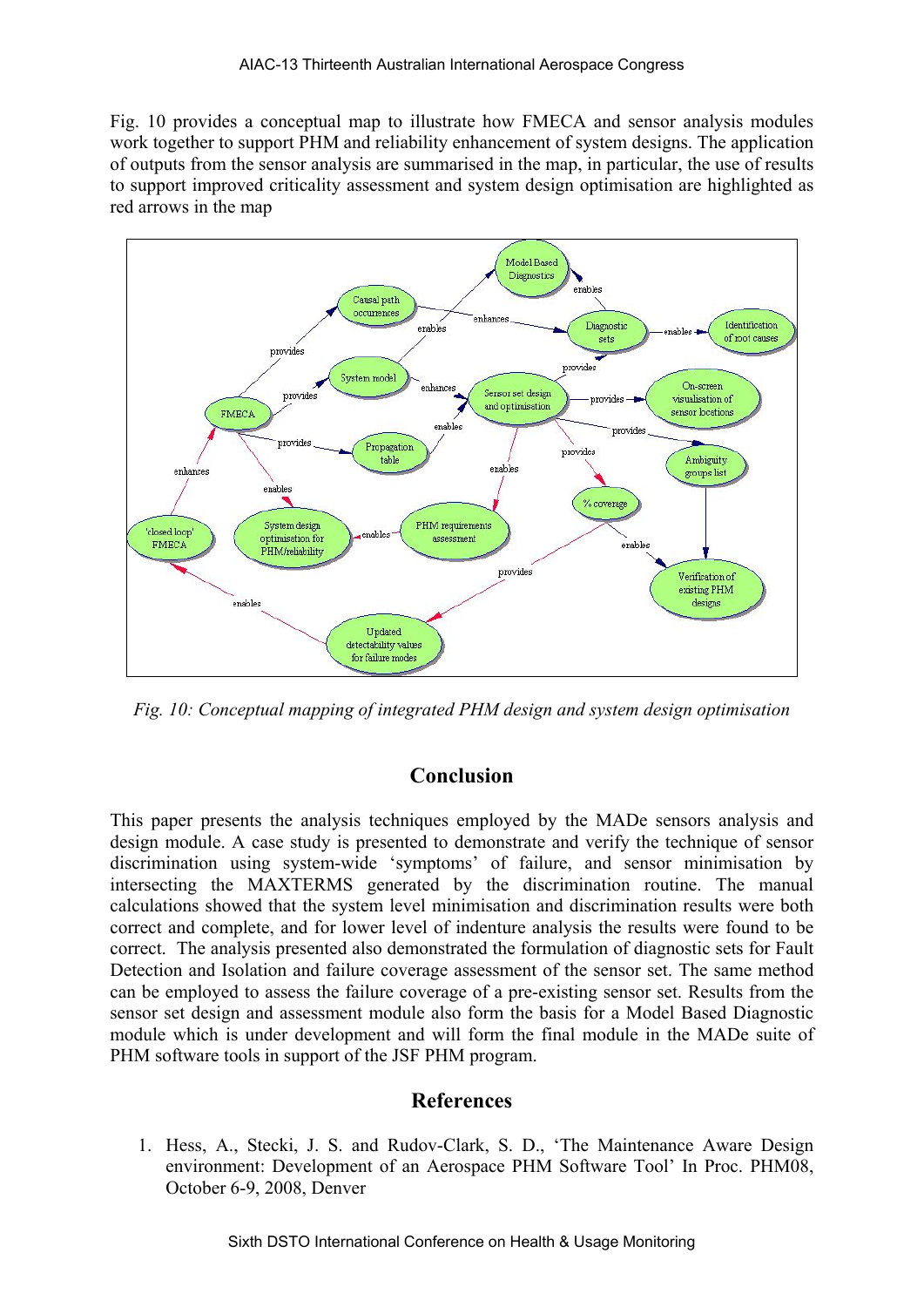- 2. Rudov-Clark, S. D., Stecki, J. S., 'The language of FMEA: on the effective use and reuse of FMEA data' submitted to HUMS2009, Melbourne, 10 -12 March, 2009
- 3. Broenink, J. F., 'Introduction to Physical Systems Modelling with Bond Graphs' 1999, in University of Twente Website, url: [http://www.ce.utwente.nl/bnk/papers/BondGraphsV2.pdf last accessed 08/01/2009](http://www.ce.utwente.nl/bnk/papers/BondGraphsV2.pdf%20last%20accessed%2008/01/2009)
- 4. Bouamama, B. O., Medjaher, K., Bayart, M., Samantaray, A.K., Conrard, B., 'Fault detection and isolation of smart actuators using bond graphs and external models' in Control Engineering Practice 13 (2005) 159–175
- 5. Anon., 'Procedures for performing a failure mode, effects and criticality analysis', MIL-STD-1629A, US Department of Defense, 1980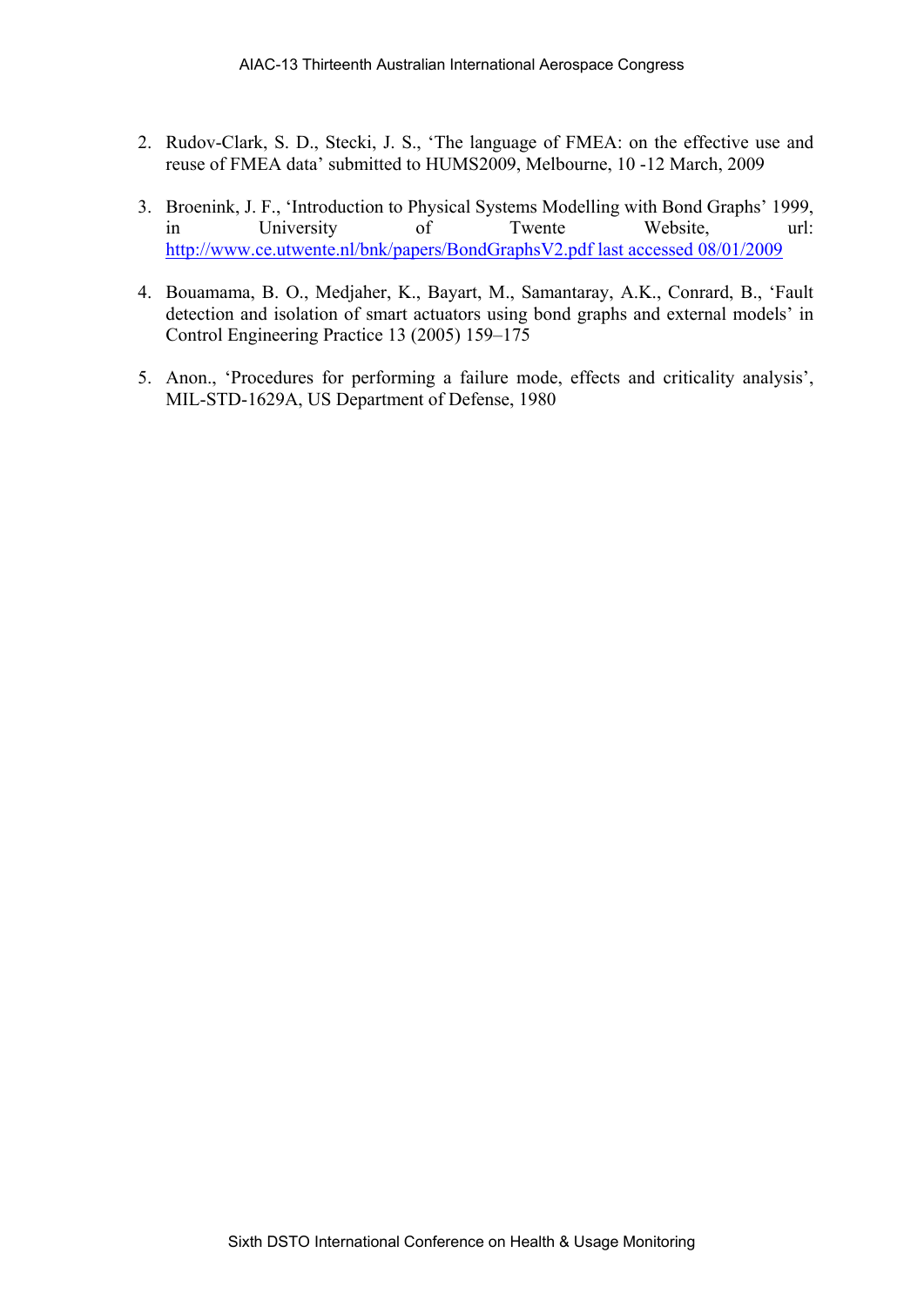# **Appendix 1: Functions of the Actuator System Elements**

|                        | <b>Item Name</b>             |                          | <b>Element type</b> | <b>Function</b>                                | <b>Inputs</b>                         | <b>Outputs</b>     |
|------------------------|------------------------------|--------------------------|---------------------|------------------------------------------------|---------------------------------------|--------------------|
| Level 1                | Level 2                      | Level 3                  |                     |                                                |                                       |                    |
| <b>Actuator System</b> |                              |                          | System              | Convert angular velocity to<br>linear velocity | Angular velocity                      | Linear velocity    |
|                        | Fluid Line                   |                          | Component           | Store hydraulic energy                         | Volumetric flow                       | Hydraulic pressure |
|                        |                              | Tube/Fitting             | Pair                | Transport liquid                               | n/a                                   | Liquid flow rate   |
|                        | <b>Relief Valve</b>          |                          | Subsystem           | Regulate hydraulic<br>pressure                 | Hydraulic pressure                    | Volumetric flow    |
|                        |                              | <b>Fixed Orifice</b>     | Component           | Convert hydraulic energy                       | Hydraulic pressure                    | Volumetric flow    |
|                        |                              | Transformer $(p/f)$      | Component           | Convert hydraulic pressure                     | Hydraulic pressure                    | Linear force       |
|                        |                              | Pilot Volume             | Component           | Store hydraulic energy                         | Volumetric flow                       | Hydraulic pressure |
|                        |                              | Main Spring              | Component           | Store mechanical energy                        | Linear velocity                       | Linear force       |
|                        |                              | Pilot Spring             | Component           | Store mechanical energy                        | Linear velocity                       | Linear force       |
|                        |                              | Transformer $(v/q)$      | Component           | Convert mechanical energy                      | Linear velocity                       | Volumetric flow    |
|                        |                              | <b>Flowrate Junction</b> | Component           | Connect hydraulic flow                         | Volumetric flow<br>Volumetric flow    | Volumetric flow    |
|                        |                              | Main Orifice             | Component           | Convert hydraulic pressure                     | Hydraulic pressure                    | Volumetric flow    |
|                        |                              | Main Poppet              | Component           | Store mechanical energy                        | Linear force                          | Linear velocity    |
|                        |                              | Pilot Poppet             | Component           | Store mechanical energy                        | Hydraulic pressure                    | Linear velocity    |
|                        |                              | Pilot Orifice            | Component           | Convert hydraulic energy                       | Hydraulic pressure                    | Volumetric flow    |
|                        |                              | <b>Inlet Volume</b>      | Component           | Distribute hydraulic energy                    | Hydraulic pressure                    | Hydraulic pressure |
|                        | <b>Flow Control</b><br>Valve |                          | Component           | Convert hydraulic energy                       | Hydraulic pressure                    | Volumetric flow    |
|                        | Fluid Line 2                 |                          | Component           | Store hydraulic energy                         | Volumetric flow                       | Hydraulic pressure |
|                        | Actuator                     |                          | Component           | Convert hydraulic energy                       | Hydraulic pressure                    | Linear force       |
|                        | Flowrate Supply              |                          | Component           | Translate volumetric flow                      | Rotational velocity                   | Volumetric flow    |
|                        | Load                         |                          | Component           | Convert mechanical energy                      | Linear force                          | Linear velocity    |
|                        | Reservoir                    |                          | Component           | Store hydraulic energy                         | Hydraulic pressure<br>Volumetric flow |                    |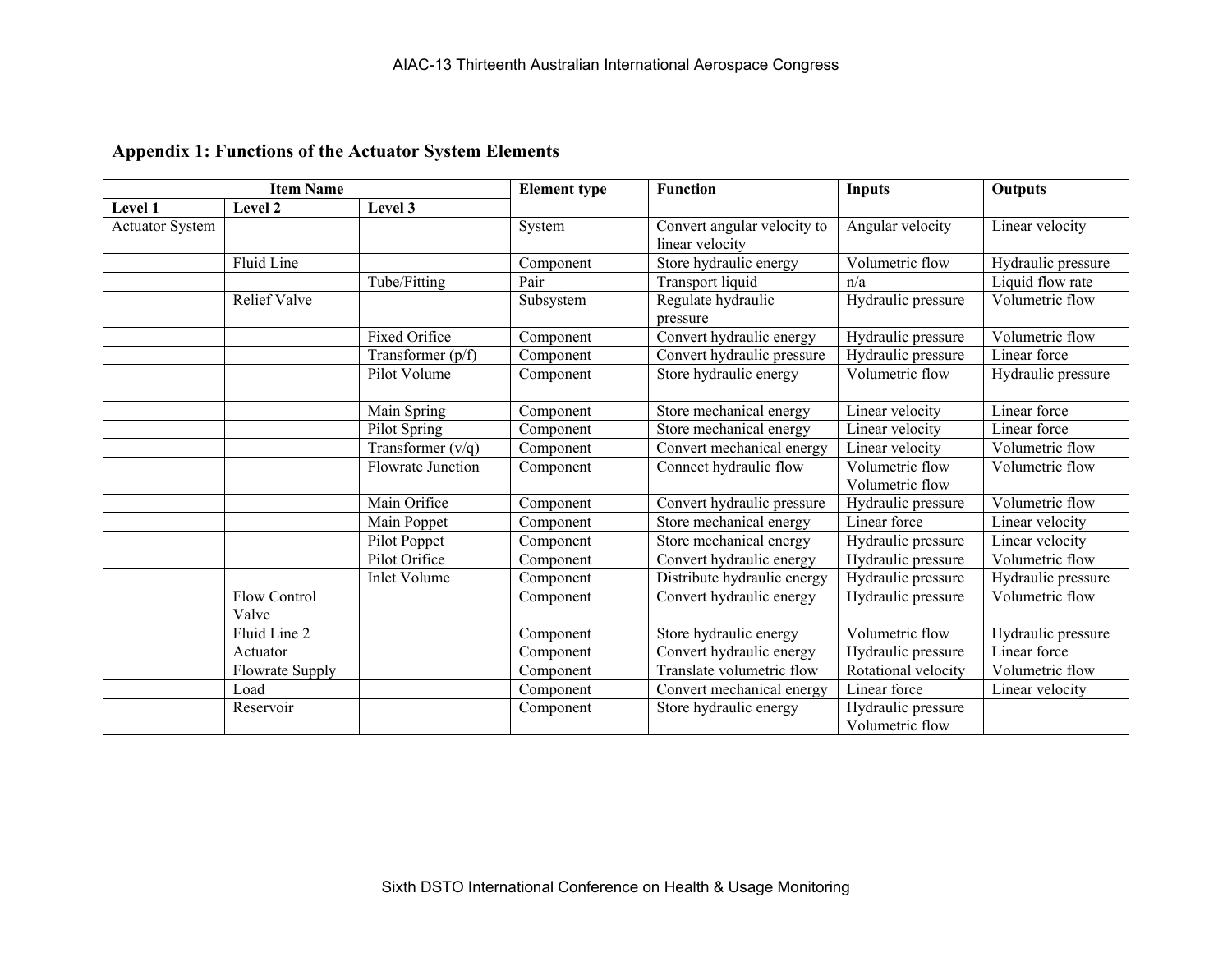| S123 | S124            | S125 | S234            | S <sub>235</sub> | S <sub>245</sub> | S345            | S1234           | S1235           | S <sub>2</sub> 345 |
|------|-----------------|------|-----------------|------------------|------------------|-----------------|-----------------|-----------------|--------------------|
| L12  | L12             | L12  | L12             | L12              | L12              | L12             | L12             | L12             | L12                |
|      | L13             |      | L13             |                  | L13              | L13             | L13             |                 | L13                |
| L14  | L14             | L14  | L14             | L14              | L14              | L14             | L14             | L14             | L14                |
| L15  | L15             | L15  | L15             | L15              | L15              | L15             | L15             | L15             | L15                |
| L16  | L16             |      | L16             | L16              | L16              | L16             | L16             | L16             | L16                |
| L17  | L17             | L17  | L17             | L17              | L17              | L17             | L17             | L17             | L17                |
| L23  | L23             | L23  | L23             | L23              | L23              | L23             | L23             | L23             | L23                |
| L24  | L24             | L24  | L24             | L24              | L24              | L24             | L24             | L24             | L24                |
| L25  | L25             | L25  | L25             |                  | L25              | L25             | L25             | L25             | L25                |
| L26  | L26             | L26  | L26             | L26              | L26              | L26             | L26             | L26             | L26                |
| L27  |                 |      | L27             | L27              |                  | L27             | L27             | L27             | L27                |
| L34  |                 | L34  | L34             | L34              | L34              | L34             | L34             | L34             | L34                |
| L35  | L35             | L35  | L35             | L35              | L35              | L35             | L35             | L35             | L35                |
| L36  |                 |      | L36             | L36              |                  | L36             | L36             | L36             | L36                |
| L37  | L37             | L37  | L37             | L37              | L37              | L37             | L37             | L37             | L37                |
| L45  | L45             | L45  | L45             | L45              | L45              |                 | L45             | L45             | L45                |
|      |                 | L46  |                 | L46              | L46              | L46             |                 | L46             | L46                |
| L47  | L47             | L47  | L47             | L47              | L47              | L47             | L47             | L47             | L47                |
| L56  | L <sub>56</sub> | L56  | L <sub>56</sub> | L56              | L56              | L <sub>56</sub> | L <sub>56</sub> | L <sub>56</sub> | L <sub>56</sub>    |
| L57  | L57             | L57  | L57             | L57              | L57              | L57             | L57             | L57             | L57                |
| L67  | L67             | L67  | L67             | L67              | L67              | L67             | L67             | L67             | L67                |

# **Appendix 2: MINTERMS for Actuator System – System Level**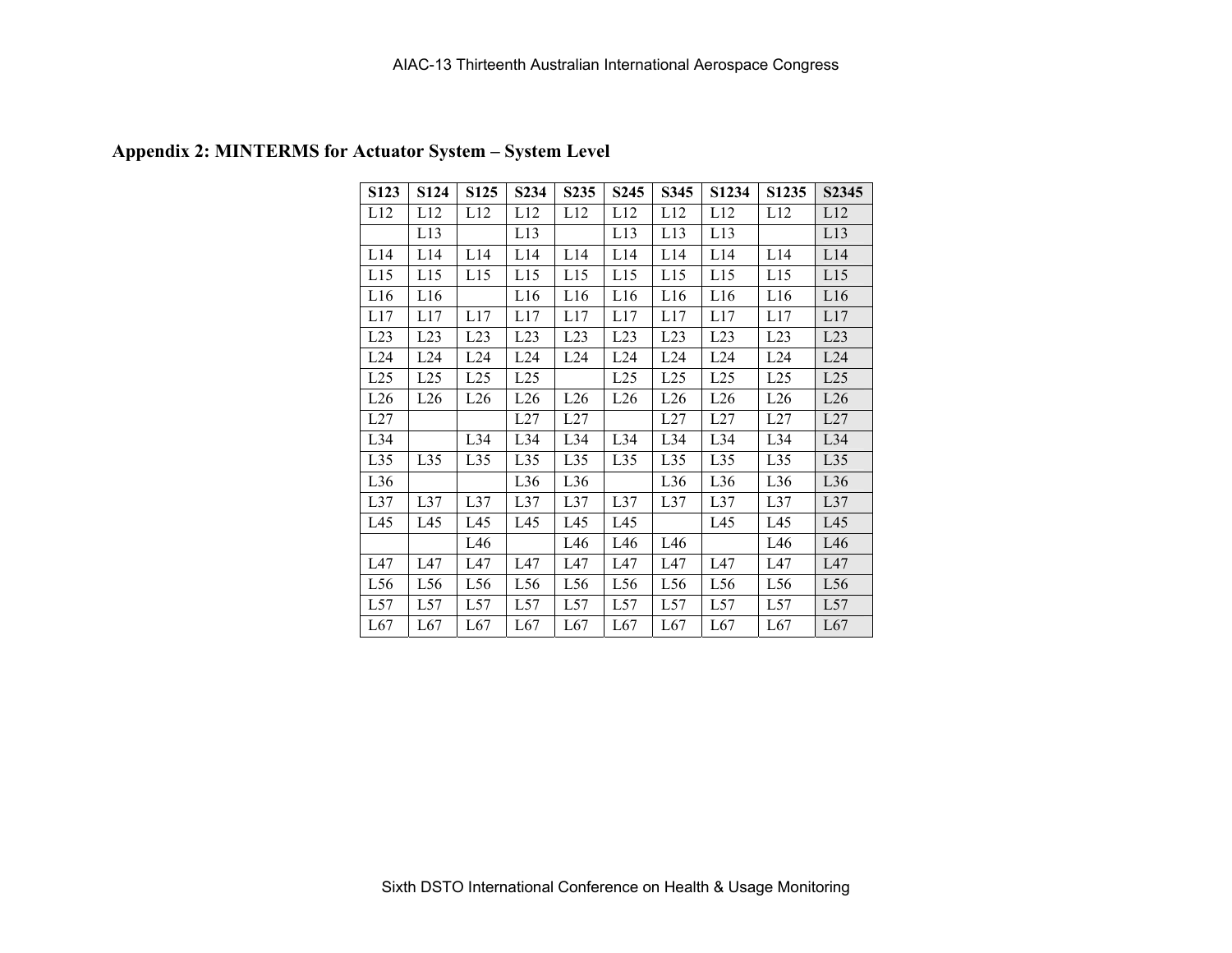### **Appendix 3: Propagation table for Relief Valve sub-model**

Abbreviations:

- (ss) steady state response of the system
- (tr) transient response of the system
- nom nominal response
- lo decrease response
- hi increase response

| Component        | Cause                      | <b>Failure</b>  | ID              | <b>Fixed</b><br>Orifice | Flowrate                     | Inlet            | Main<br>Orifice | Main                | Main                   | <b>Pilot</b><br>Orifice | <b>Pilot</b>        | <b>Pilot</b>           | <b>Pilot</b>     |
|------------------|----------------------------|-----------------|-----------------|-------------------------|------------------------------|------------------|-----------------|---------------------|------------------------|-------------------------|---------------------|------------------------|------------------|
|                  |                            | Mode            |                 | Vol. flow               | <b>Junction</b><br>Vol. flow | Volume<br>Press. | Vol. flow       | Poppet<br>Lin. vel. | <b>Spring</b><br>Force | Vol. flow               | Poppet<br>Lin. vel. | <b>Spring</b><br>Force | Volume<br>Press. |
| Fixed<br>Orifice | Flow resist.<br>inc (ss)   | Vol. flow<br>hi | F1              | hi                      | nom                          | 1 <sub>o</sub>   | 1 <sub>o</sub>  | nom                 | 1 <sub>o</sub>         | hi                      | nom                 | hi                     | hi               |
|                  | Flow resist.<br>inc (tr)   | Vol. flow<br>hi | F2              | hi                      | nom                          | 1 <sub>0</sub>   | 1 <sub>0</sub>  | 1 <sub>o</sub>      | 1 <sub>0</sub>         | hi                      | hi                  | hi                     | hi               |
|                  | Flow resist.<br>$dec$ (ss) | Vol. flow<br>lo | F <sub>3</sub>  | 1 <sub>o</sub>          | nom                          | hi               | hi              | nom                 | hi                     | 1 <sub>o</sub>          | nom                 | 1 <sub>o</sub>         | 1 <sub>o</sub>   |
|                  | Flow resist.<br>dec (tr)   | Vol. flow<br>lo | F4              | 1 <sub>o</sub>          | nom                          | hi               | $\overline{hi}$ | hi                  | hi                     | 1 <sub>0</sub>          | $\log$              | $\log$                 | 1 <sub>o</sub>   |
| Main<br>Orifice  | Flow resist.<br>inc (ss)   | Vol. flow<br>hi | $\overline{F5}$ | 1 <sub>o</sub>          | nom                          | 1 <sub>0</sub>   | $\overline{hi}$ | nom                 | 1 <sub>o</sub>         | 1 <sub>o</sub>          | nom                 | $\log$                 | 1 <sub>o</sub>   |
|                  | Flow resist.<br>inc (tr)   | Vol. flow<br>hi | F <sub>6</sub>  | 1 <sub>o</sub>          | nom                          | 1 <sub>0</sub>   | hi              | 1 <sub>o</sub>      | 1 <sub>o</sub>         | 1 <sub>o</sub>          | $\log$              | $\log$                 | 1 <sub>o</sub>   |
|                  | Flow resist.<br>$dec$ (ss) | Vol. flow<br>lo | F7              | $\overline{hi}$         | nom                          | hi               | 1 <sub>o</sub>  | nom                 | hi                     | hi                      | nom                 | hi                     | hi               |
|                  | Flow resist.<br>dec (tr)   | Vol. flow<br>lo | F8              | hi                      | nom                          | hi               | 1 <sub>0</sub>  | hi                  | $\overline{hi}$        | hi                      | hi                  | hi                     | hi               |
| Main<br>Poppet   | Delta press.<br>inc (ss)   | Lin. vel<br>hi  | F <sub>9</sub>  | nom                     | nom                          | nom              | nom             | nom                 | hi                     | nom                     | nom                 | nom                    | nom              |
|                  | Delta press.<br>inc $(tr)$ | Lin. vel<br>hi  | F10             | 1 <sub>o</sub>          | nom                          | 1 <sub>0</sub>   | 1 <sub>0</sub>  | hi                  | hi                     | hi                      | hi                  | hi                     | hi               |
|                  | Delta press.<br>$dec$ (ss) | Lin. vel<br>lo  | F11             | nom                     | nom                          | nom              | nom             | nom                 | 1 <sub>o</sub>         | nom                     | nom                 | nom                    | nom              |
|                  | Delta press.               | Lin. vel        | F12             | hi                      | nom                          | hi               | hi              | 1 <sub>o</sub>      | $\log$                 | 1 <sub>o</sub>          | $\log$              | $\log$                 | 1 <sub>0</sub>   |